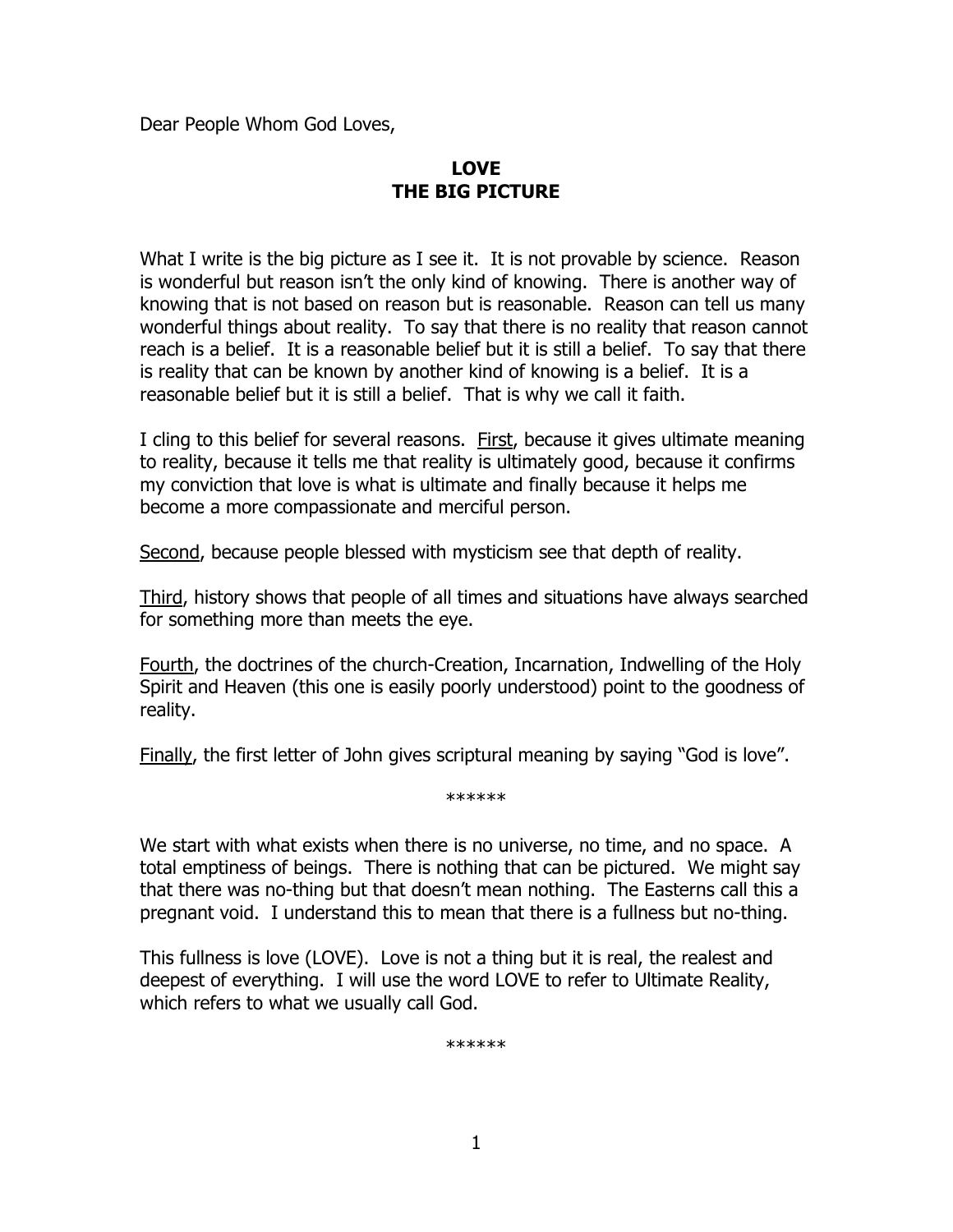This brings us to **Creation.** LOVE gives birth to the universe. With the Big Bang, time and space begin. We now have creatures. We now have created beings who are not the source of their own existence. Their existence depends on LOVE. If LOVE were withdrawn creatures would instantly not exist. Creation doesn't mean that creatures just owe this beginning existence to LOVE but that that their existence is eternally dependent on LOVE.

This says to me that LOVE is continually present to creatures. I would even say that LOVE is in creatures in some mysterious way. This shows the value of creation that calls for our respect. This can be hard to accept when we see the destructive power, the tragedy, the unfairness of the universe and when we come to sentient creatures, the pain and suffering that is so widespread.

When I think of this I realize that to be a creature necessarily means to be imperfect. I also realize that because LOVE is in and through all of this that we are being drawn painfully and seemingly haphazardly with successes and reverses, tragedies and unfairness toward perfection. For me life only has meaning when I look at the big picture. Perhaps this was the best and maybe the only way for LOVE to do it.

\*\*\*\*\*\*

LOVE (working through evolution) continues working after the Big Bang through the formation and explosion of stars, the formation of planets including our earth. Our earth gradually forms primitive life and continues until the appearance of human beings.

\*\*\*\*\*\*

With human beings comes a radical difference. We remain connected with the rest of creation and are a part of it. The difference is that we have the ability to love.

We now have not only uncreated love (LOVE), we also have created love. We have Big Love and little loves. Now LOVE is working in and through the rest of creation but also through us little created loves. This means that we can be conscious co-workers with LOVE when we choose to act with love. This also says to me that we have a special connection and relationship with LOVE. There is a relationship between Big Love and us little loves.

Meister Eckhart (the medieval mystic) said that it is hard to tell where we (I think he uses the word soul) end and God begins. Our words are not able to express this mystery very well. The Easterns point to this by saying that God and we are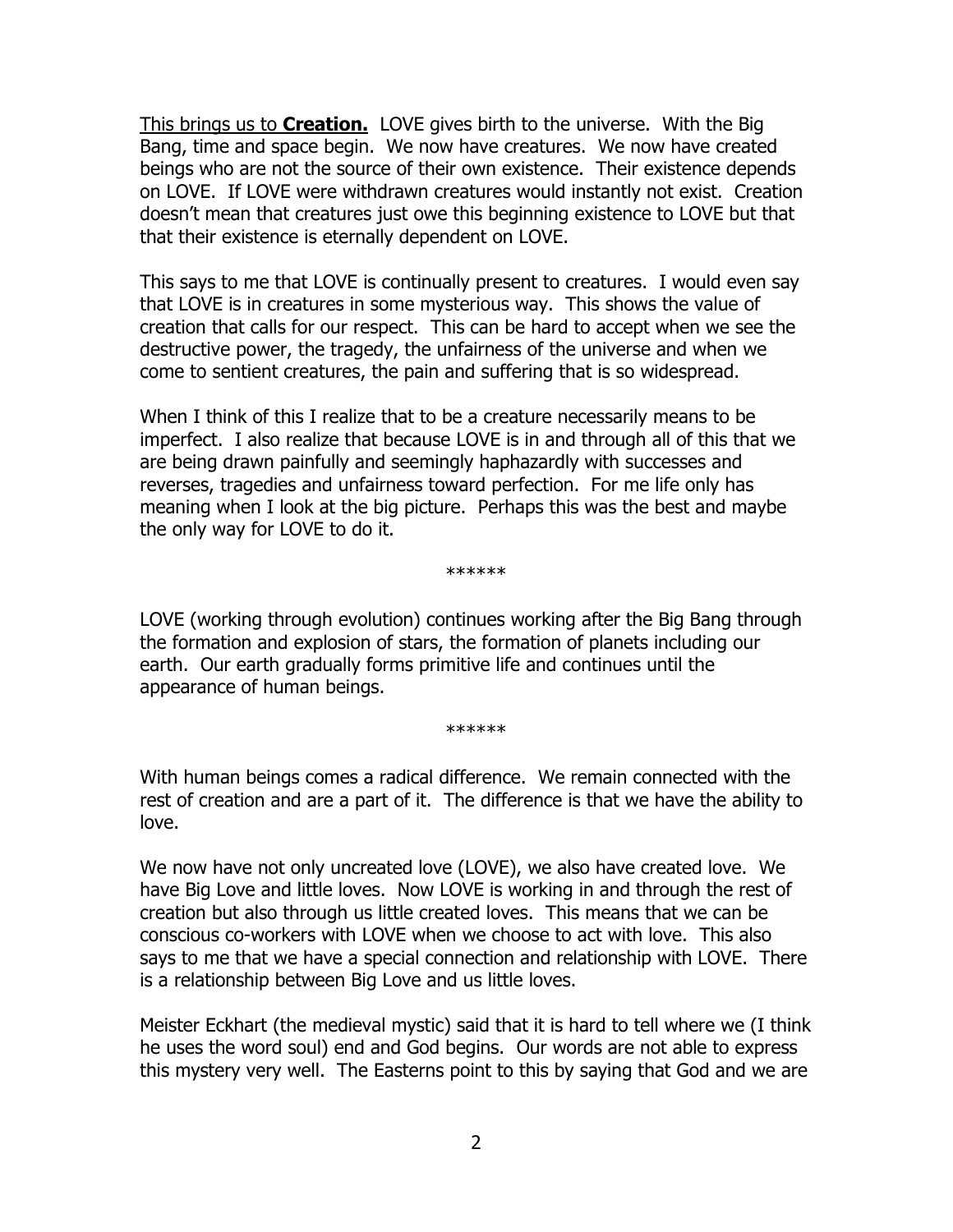not one and at the same time we are not two. If we say we are one - we are wrong. If we say that we are two - we are wrong.

In English we call this non-dual. Not one but not two. Not two but not one. I think that it is good for us to live in mystery and allow the mystery to transform us. Some insight into this mystery of non-duality is available to us when we have experienced deep love for someone. When we experience this love with someone we are not one but we are not two. We are not two but we are not one. We are not separate but we are not one.

We are not the other - but we are the other. What affects the other affects us, but at the same time we are not affected in exactly the same way as the other. The other is not an object but someone. Someone like me - but not me. I am in them and they are in me but we are not the same. We are incredibly close but we are not merged. This is the kind of knowing that can only come from experiencing love. It cannot be attained by reason or scientific exploration. It is a reality that is beyond the grasp of reason and science.

I think that this is why the mystics tell us that we can only know God through love."Beloved, let us love one another, because love is of God; everyone who loves is begotten by God and knows God. Whoever is without love does not know God, for God is love." I Jn.ch. 4 v. 7 & 8.

**My understanding is that God is drawing us through all of our imperfections, tragedies, losses and sins to the state where love is what is. It is my belief that this Infinite Love is, in the long run (not necessarily in the short run) more powerful than anything else. This is why to name God (LOVE) is the most helpful to me.**

\*\*\*\*\*\*

This brings us to the **Incarnation.** Our belief that Jesus is fully human and fully divine. While we Christians believe that something essentially different happened in the Incarnation, we must not draw that conclusion that LOVE was not active in a powerful way before Jesus walked the earth.

I will not use words beyond "Jesus is fully human and fully divine". I see that as sufficient for us to be drawn into the mystery of Incarnation and to be transformed by the mystery. The mystery tells me of the incredible closeness that LOVE desires to have with us little loves. Not distant closeness but closeness of profound intimacy. I don't think that we can exaggerate the love that LOVE is.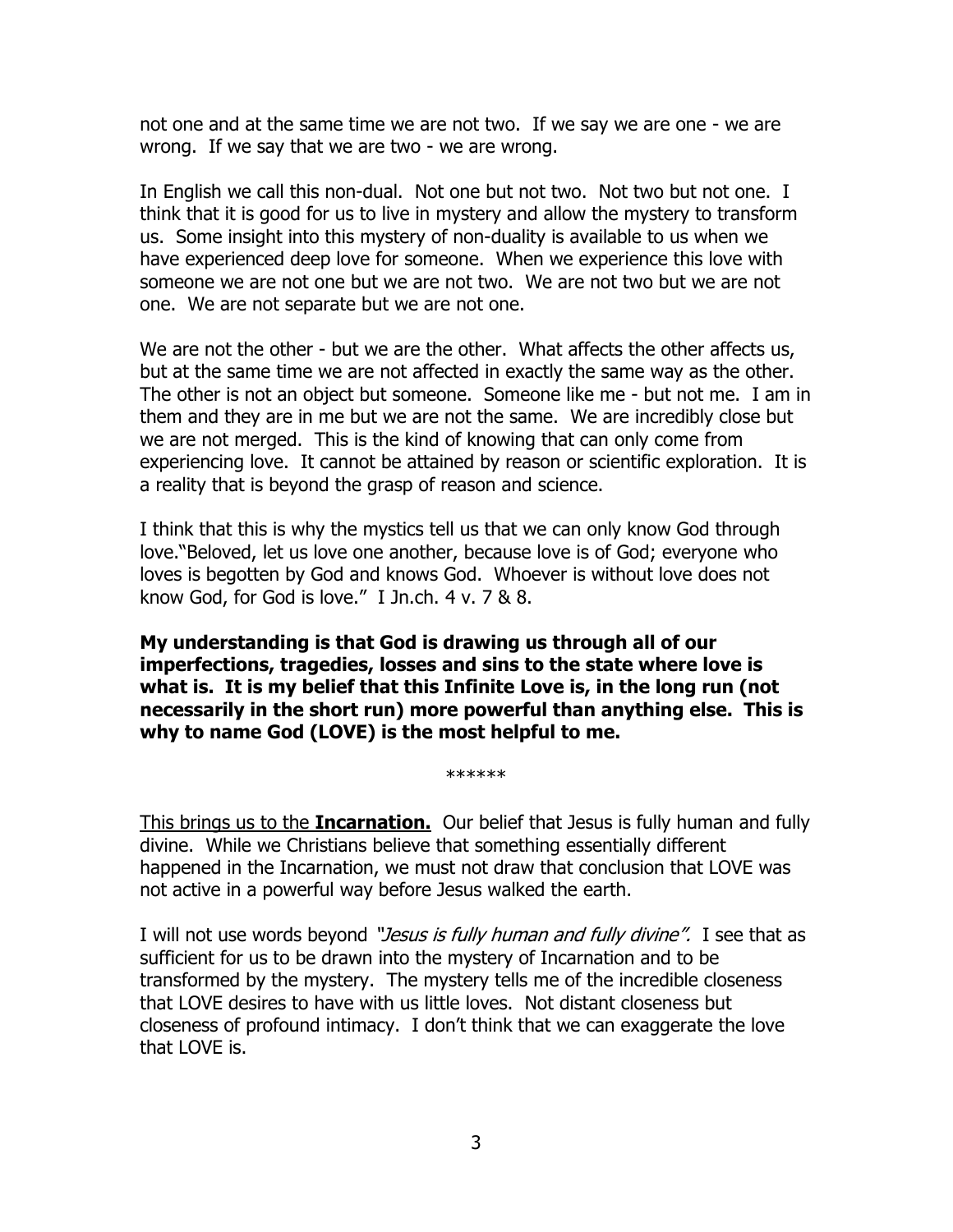Perhaps we could say that LOVE wanted to walk the human journey with us and share our pain, suffering and tragedies. And in sharing this journey, this LOVE came to heal our many wounds, especially our wounds of the spirit. These are the wounds of our unloving choices that we call sins. This tells me that LOVE is a saving love and Jesus is Savior.

Isn't it true that when we love someone deeply and they are on the wrong trackthat we are not interested in condemning them or getting mad at them, but only helping heal them and helping them find a better and happier path.

When we little loves are at our best and respond in this healing and loving way, it calls us to believe that Big Love will infinitely more be the same with all of us. I sometimes wonder of our human understanding of "justice" distorts our vision of LOVE.

I understand that our life as creatures will often bring consequences for our bad deeds. That is the way it is. I also see it as valuable. We need to learn accountability. We also need to make amends unless amends would cause more harm.

My experience is that LOVE often works through reversals - not to punish us but to wake us up so that we begin the difficult and usually painful path of healing. LOVE doesn't cause pain but works in pain to bring healing. I see LOVE as working though good stuff and bad stuff to heal and save us.

How does LOVE want us to live? I believe that the life of Jesus tells us better than anything else. I see Jesus reaching out to anyone who was suffering. He reached out to the sick in need of healing. He was always concerned with making people whole no matter who they were or how they were broken.

He reached out to the lepers who were pushed out of the community. He reached out to Mary of Magdala - out of whom he cast seven devils. He reached out to the woman caught in the act of adultery. He reached out to the woman who was known in the town as a sinner (prostitute). He reached out to the man born blind. He reached out to the despised tax collectors even though they were defrauding people. His reaching out brought about transformation in some of them… He reached out to the sinners (those deficient in following the religious laws). He reached out to the poor. The Roman tax and the Temple tax were making people destitute. He reached out to the religiously righteous-those who looked down on those who didn't follow the religious law as well as they did. However, he did this in a different way by strong and harsh words. He called them whited sepulchers - white and shiny on the outside but inside full of dead peoples bones.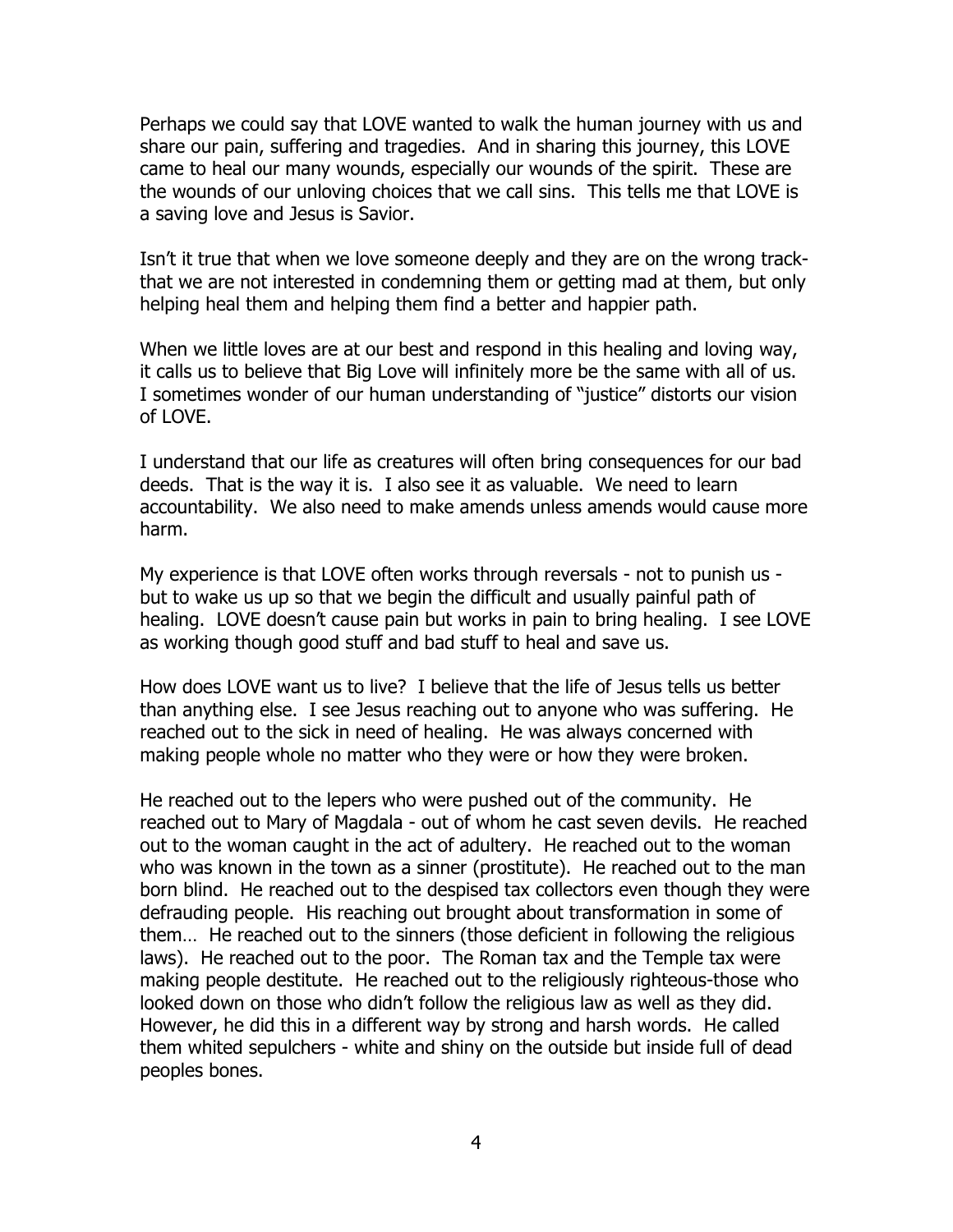Why did he use a different tactic with those who were religiously righteous? I suspect that it was a form of tough love. Religious righteousness is an insidious form of badness. When we are religiously righteous and look down on others we have in some way convinced ourselves that we are really very good. We are trapped. We don't see how we are distorted inside. We are blind to who we are. That is why conversion is so difficult.

My guess is that while Jesus felt anger at them because they were hurting people, he also loved them. He needed to use strong and harsh language to crack through the hard shell of religious righteousness that was spiritually destroying them. He wanted their conversion and transformation.

In a way spiritual sins are more dangerous than fleshly sins. They are more dangerous because they are more hidden from us and allow us to hurt people and be confused by the thought that we are doing good.

\*\*\*\*\*\*

LOVE walked in our world while Jesus walked our earth. But Jesus died and walks our earth no more. Does this mean that LOVE is no longer with us? No. LOVE is still with us. Christ is still with us.

\*\*\*\*\*\*

This brings us to our third doctrine. **The Indwelling of the Holy Spirit**. Jesus tells his disciples that it is better that he go, "for otherwise the Advocate (Spirit) will not come to you". The message was that he would ask the Father to send Spirit to us. Perhaps Jesus is saying that we are better off with the Spirit than those who walked with him in the flesh. Confer Jn. 16, 26; Mt. 10, 19-20; Jn. 16, 7; Jn. 14, 26.

The doctrine of the indwelling of the Holy Spirit points to our belief that LOVE actually lives in us. Big Love lives in us little loves. Or we might say, Uncreated Love lives in us created loves.

Again, we are not one - but we are not two. We are not one but we are not separate. LOVE is the power that can transform us ever more deeply into loving mercy. Our role is small but essential. Our role is to be willing (at least a little willing) to allow LOVE to transform us. This transformation is a gift. Our role is to be willing to accept the gift. Remember LOVE loves but does not force. The push often comes from the ups and downs, through our virtues and sins,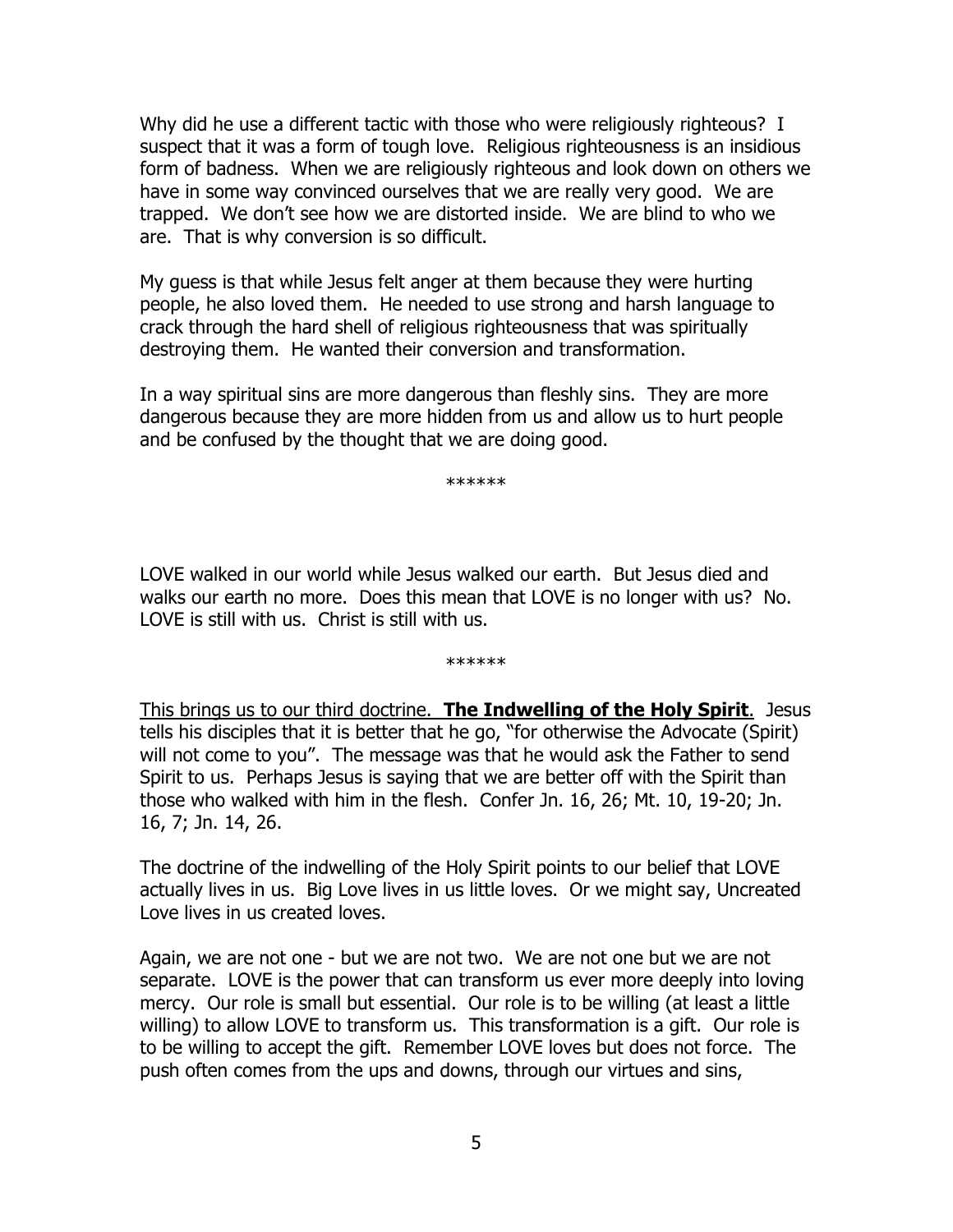through our loving and unloving. I think that LOVE even helps us do our little part. St. Thomas Aquinas said "God moves us freely".

LOVE invites us and helps us let go of our deflated ego (where we believe that we are worthless, no good and hopeless cases) and to let go of our inflated ego (where we believe that we are supposed to control everything and are more important and valuable to LOVE than others.

We are all good and valuable. That is because LOVE lives in us. As our spiritual journey deepens our appreciation of that truth draws us to be more humble and more grateful. To realize that we are ordinary like everyone else: that we are the beloved of LOVE.

\*\*\*\*\*\*

This brings us to the last of our four doctrines - **Heaven**. When I was younger I thought that that Heaven was a place  $-$  a place where God would reward us for being good. Being good meant being obedient to the Ten Commandments and to the teachings of the church. Counterbalancing this I thought that Hell was another place -a place of eternal suffering and horrible punishment for committing mortal sin. The emphasis was on disobedience.

The kernel of value in my early belief was that we must learn to be accountable for our decisions and actions. This is a very important lesson. We must learn that there are consequences to our choices and actions. If we don't learn this we severely harm others and ourselves.

It is understood now in our church - this was made clear by Pope John Paul II that Heaven and Hell are not places that we go to after death. They are states of being. Heaven is the state of total love and peace. Hell is the state of total hate and torment. Love and hate both bring consequences. Love brings a deepening of who we ourselves are as humans and also helps that deepening in other humans. Hate diminishes who we are as humans and can have the same effect on other humans.

I further suggest that rewards and punishments have a place in the earlier stages of our spiritual journey but we are called to grow more deeply than that. As we mature we are able to move beyond rewards and punishments and our motivations become important. For example:

- If I am good to you so that I will be rewarded with Heaven, am I caring about you or do I just want to get my reward?
- If I am good to you so that I don't get punished with Hell, am I caring about you - or do I just want to escape the punishment?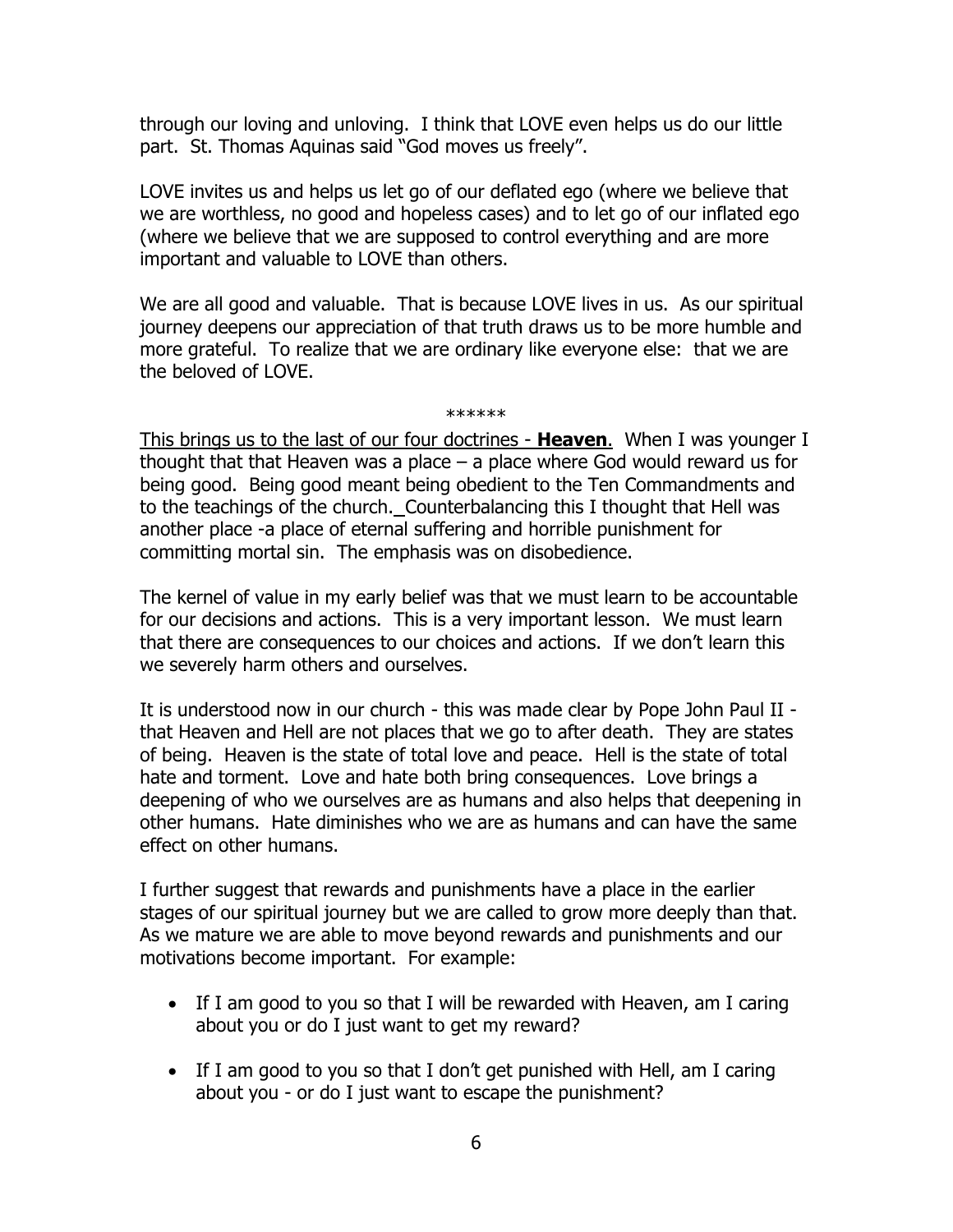There is a difference between motivation coming from desire to receive a reward or escape punishment and motivation coming from a desire to do what is loving and good for people.

I am not here to judge where people are on their spiritual journeys. It is my intention to encourage spiritual growth. There are behaviors that one could believe indicate that someone would deserve Hell, yet I am reluctant to judge anyone in this regard. There are many factors – some inflicted by others, some self-inflicted – that can be variables underlying that behavior. Only God (LOVE) can truly know the person and their intentions. I believe that judgment from LOVE comes with the goal or facilitating the ultimate healing.

It is also true that as a society, there are times when people must "judge" another so that they can be restrained from hurting themselves or others. We might call this judging the action and not the person. Those who are restrained on earth may still not be considered evil in the eyes of God because of the unseen factors that drive the *intention* of their misquided behaviors.

As an aside: There is a tendency for groups to draw others to their level of morality but are afraid to let them go beyond that level. A level that is different even if it is a deeper level - seems wrong and is disturbing to those who are not at that place. This kind of fear is also true for some individuals and can be a crucial factor when someone is in a leadership position.

\*\*\*\*\*\*

What is the doctrine of Heaven telling us about LOVE? God (LOVE) is the uncreated LOVE that is perfect. We are the created loves that are imperfect. Creatures are by definition limited and imperfect. We have to grow toward perfection. Heaven tells us that God (LOVE) is drawing us through all of our trials, sins, suffering, unlovableness and injustices to the deepest state of love and peace that is possible for us.

We will not *be* uncreated LOVE (God) but we will be *created love* that resembles uncreated LOVE (God) as much as possible. We and God (LOVE) will not be one but we will not be two. We will not be merged but we will not be separate. We call this state the **reign of God**. The reign of God, which is all love and peace, will never be complete on our earth as we know it. But Jesus calls all of us who follow him to bring as much of this reign of God into our world as is possible. The reign of God is among us and at the same time is not yet. We are reminded of this whenever we pray Jesus' prayer. "Thy kingdom come, thy will be done". How many times have I said the words and paid no attention?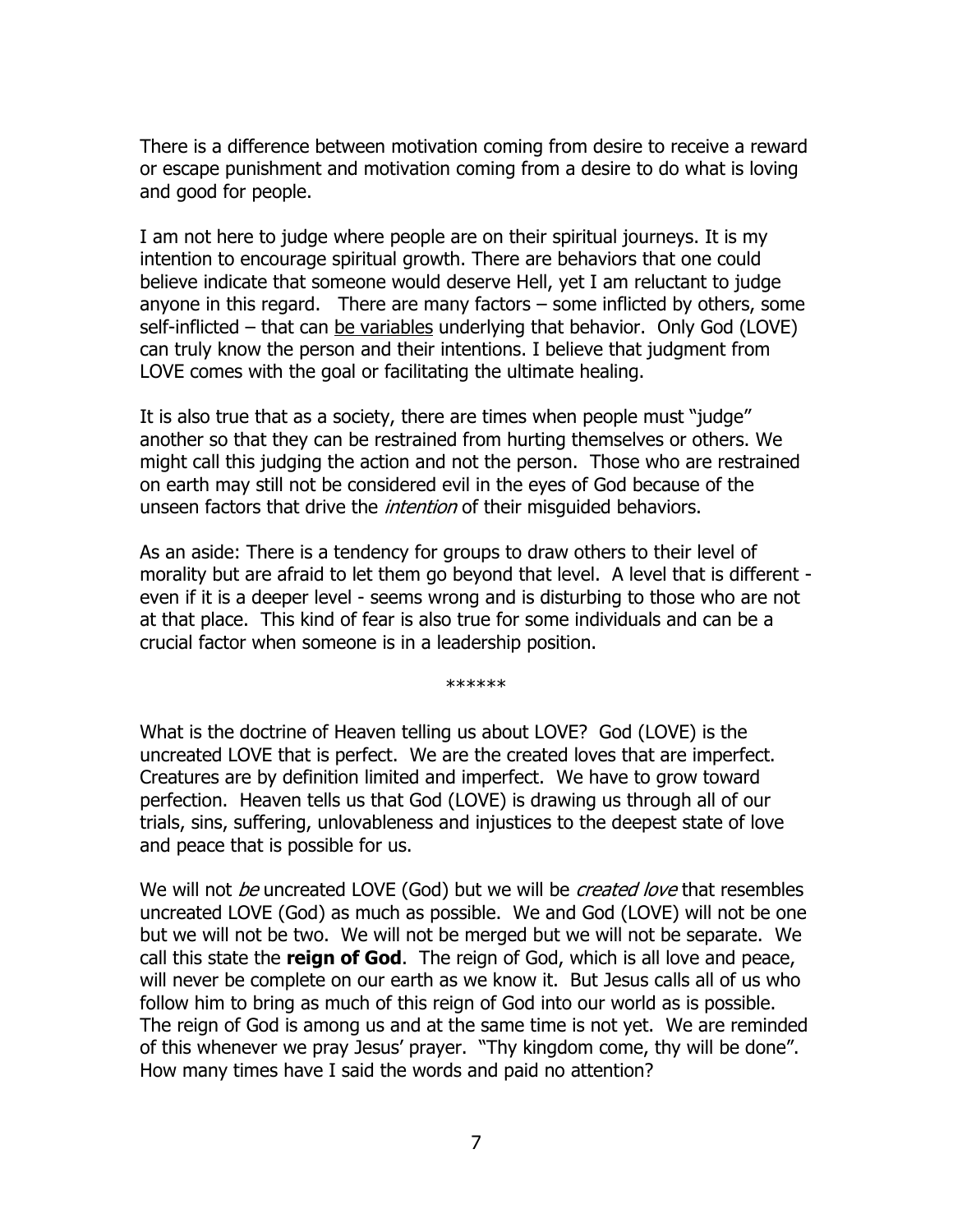## \*\*\*\*\*\*

Just a word about purgatory: Purgatory tells me how committed LOVE is to us. It tells me that LOVE does not abandon us. While there may be some exceptions, when I (I would say most of us) die, we are a long way from total love and peace.

I think that when I die LOVE will say to me, "John, I love you. I always have and I always will. I am going to help you see parts of yourself that you do not see. It will be painful but the pain is the process of healing".

Then God says to me, I will help you see how you are selfish, full of ego, cowardly, dishonest, hurtful to people and driven in unhealthy ways. These revelations will force you to be humble and grateful. These revelations will help you realize that I don't love you for the good things you have done or hate you for the bad things that you have done. You will realize that I love you because you are you. And that is the way that I love everyone. I will never abandon you or anyone else".

Ultimate uncreated LOVE is beyond anything that we can imagine. Is it not possible that LOVE can heal those – who for hidden reasons – are driven by a terrible distorted hatred?

> Smile, God Loves You, Father Clay

P.S. Here are four suggestions about how we can do our part in cooperating with LOVE to bring about ours and others transformation into people of deeper compassion, mercy and humility that is called the reign of God.

1. Prayer. By this I mean our willingness to allow LOVE that surrounds us and lives in us to bring about the transformation. My personal experience is that this willingness starts very small as we resist. We resist because this will mean letting go of cherished ideas, beliefs and actions to which we cling. The letting go means letting LOVE do it. LOVE'S way and not our way.

So hard.

2. Acts of kindness. This can be something small or something big. What is essential is that we do it –as much as we can –out of concern for others rather than for any fame or praise that we may receive. This is especially true when we are relieving suffering of any kind.